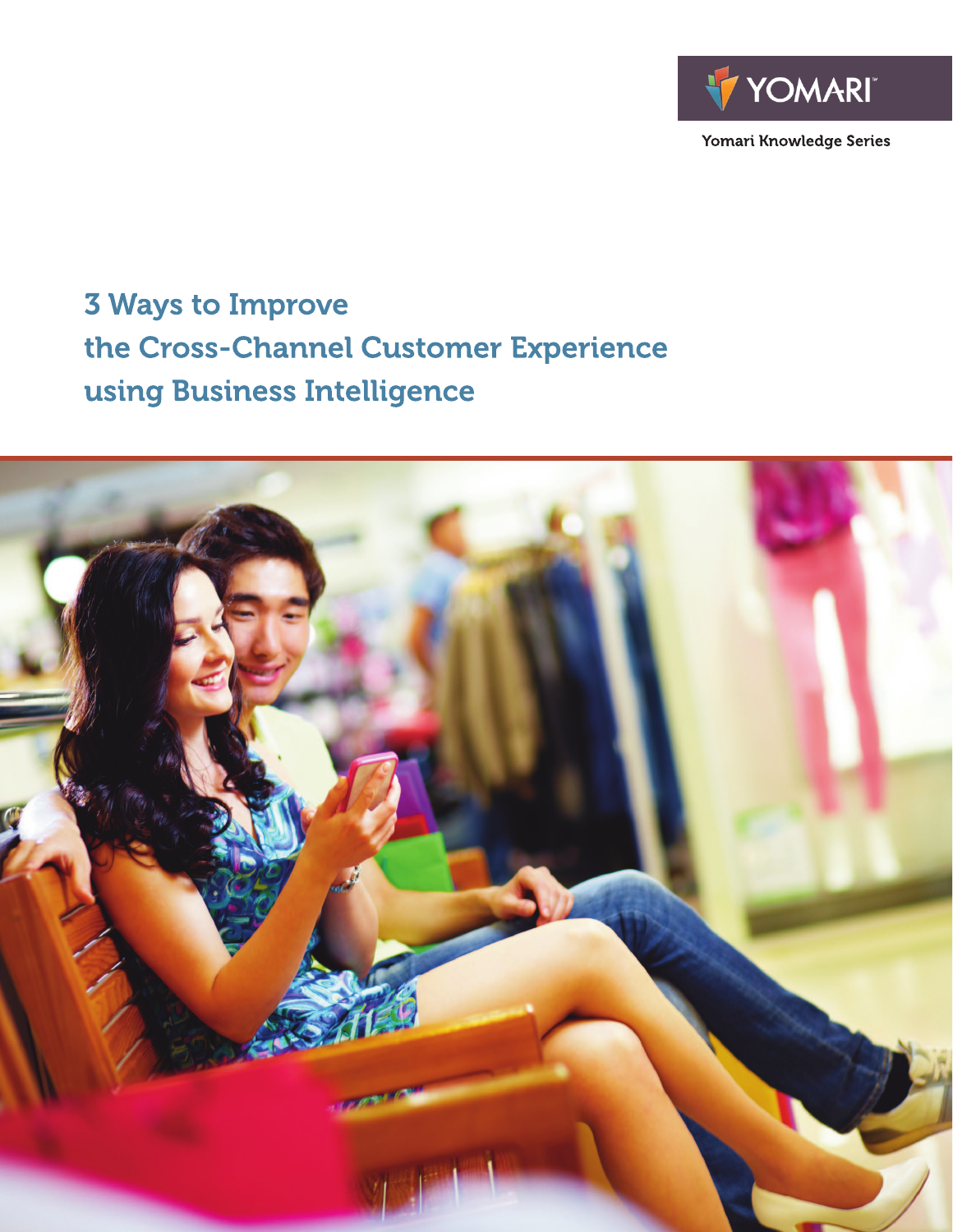## The Cross-Channel Imperative

The consumer of today, and without doubt the customer of tomorrow, is expanding their use of every available channel as they engage with retailers. Cross-channel customers are no longer a limited, emerging segment of the consumer base. They are approaching majority status and retailers are hard pressed to keep up with their expectations.

#### Customer experience constrained by legacy systems

For most retailers, different channels were developed at different times in the history of their enterprise, resulting in separate operational and IT infrastructures – each designed to manage the basic needs of the particular channel. Providing analytical views and robust processes that operated across all channels was not a consideration.

#### High expectations

While stove-piped legacy systems contribute to retailers' struggles to unify these traditionally separate processes, the consumer now expects to utilize these purchasing channels in a seamless engagement. They have little patience for the fragmented transaction processes across different channels for a single brand, not to mention zero tolerance for differences in prices, promotions or availability.

## Retailers require a unified view of their operations

The customer expectation of a unified experience with their retailers' brand is driving an overarching need for retailers to create their own unified view of their businesses, regardless of channel. Without an enterprise-wide, holistic view of their operations, retailers cannot deliver the seamless shopping experience today's consumers demand and will face ongoing cross-channel struggles.

## Business intelligence as the alternative to rip-and-replace

For too many retailers, the proposed solution to their cross-channel challenges is a rip-and-replace approach: de-commissioning legacy ERP systems and engaging in the risky, costly, disruptive, and lengthy installation of new ERP systems. But retailers have another option. One that enables an organic transition of business processes, and allows upgrade of operational processes and systems to proceed at a measured and calculated pace. All while enabling seamless cross-channel processes to be brought online.

## Where can business intelligence enable cross-channel retail?

The answer lays in the retailers' data warehouse, business intelligence, and analytics systems. These systems are specifically designed to:

- Liberate data from the operational systems that control it
- Bring together disparate data to present a unified picture of the business
- Enable business practices that recognize and analyze the differences across each channel
- Roll-up channel-by-channel performance uniformly so it can be measured and managed consistently across the enterprise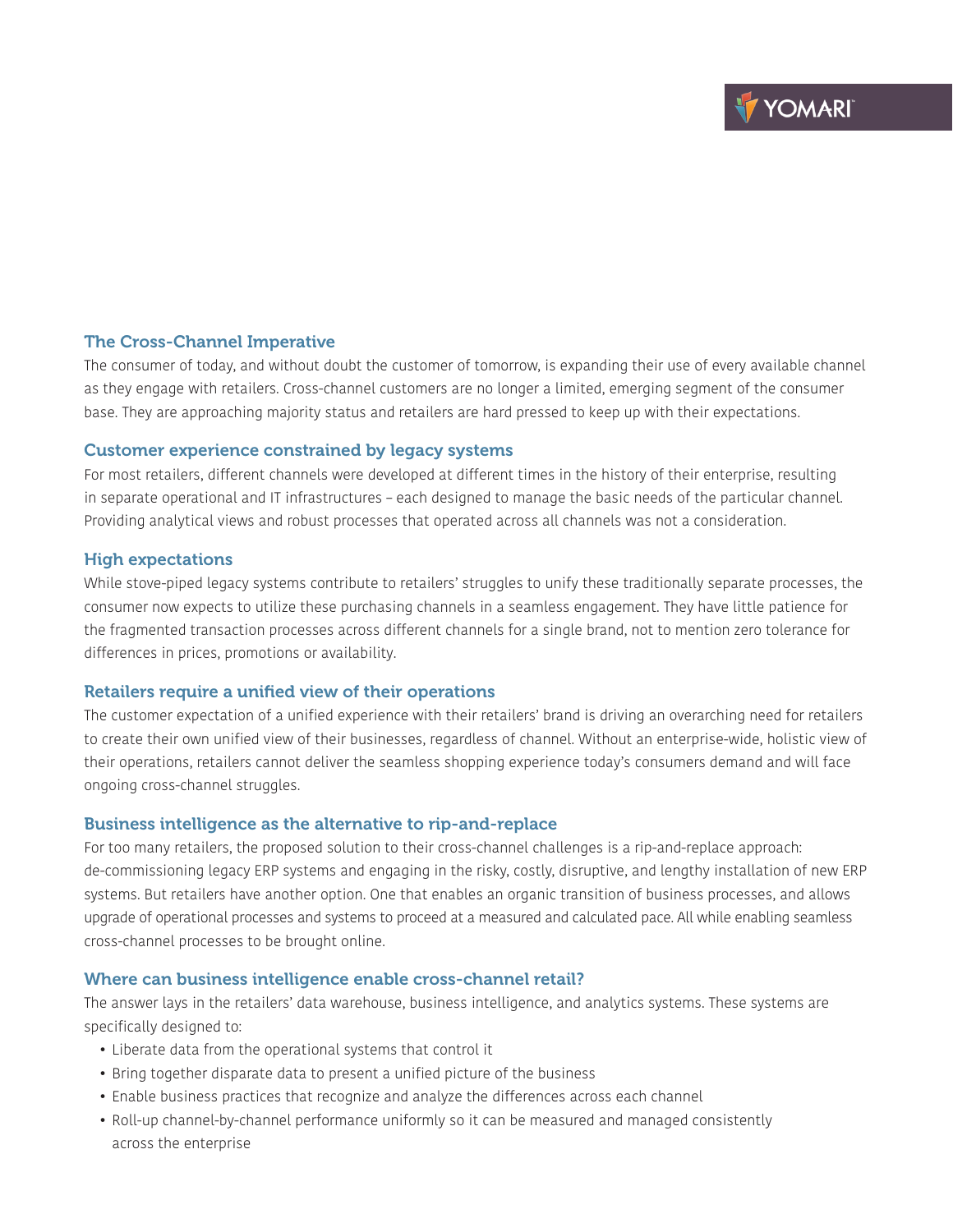# IMPROVEMENT #1: cross-channel performance management for an enhanced retail experience In order for customers to experience a retailer's brand with the same high standards across every channel, retailers need to be able to measure performance with uniform standards across every channel.

Of course, each channel measures performance in different ways. Take the measurement of sales performance. Retail store sales performance is effectively measured by "cash-and-carry" transactions against returns. Online and catalog sales, however, introduce additional steps between the purchase and the sale, with orders awaiting fulfillment, cancellations, backorders, and returns awaiting receipt, exchanges, and credits. Add to the mix the ability for e-commerce transactions to be returned in-store, and measuring & comparing overall sales performance across channels can become complex.

The inability to truly measure and manage sales performance can mask problems with the cross-channel customer experience, potentially driving consumers to pursue alternate purchasing options elsewhere with a few clicks or taps on their laptops, tablets or smart phones.

*Business Intelligence solutions have the unique ability to model and measure the differentiated processes and performance metrics across catalog, web, and store channels, yet also have the capability to roll-up performance measures into a unified view of the business. The analytics that create this high level view of sales also allow the critical ability to 'drill down' into channel-specific data that measures and manages any product, process, or sales related function -- yielding valuable insights for improved planning and execution.*

## IMPROVEMENT #2: understanding demand across channels for improved margins

Cross-channel retailing is forcing businesses to re-evaluate how they view and manage supply chain functions. For instance, each channel utilizes different processes for examining historical demand and managing current and future demand. The catalog channel continues to "sell" merchandise which is out of stock, and is capable of measuring demand for those out-of-stock items. Retail locations do not typically capture this unfulfilled demand, and therefore must model "lost sales" based on velocity and seasonal patterns.

To account for these differences in business practices, many retailers continue to employ wholly separate merchandising teams to manage store versus the direct to consumer supply chain functions. The result is unnecessary repetition of work and a loss of economy of scale in the buying process. Furthermore, fragmented organizations inhibit the evolution of more nimble allocation processes utilizing shared inventory pools for managing spiky in-season demand across channels.

*Here again, BI can generate a unified view of diversely calculated demand from each channel. This empowers buyers across channels enabling them pool their orders, gain greater leverage with suppliers, enable more increased margins and more competitive pricing. Similarly, a unified view of current and future demand, as well as inventory, enables intelligent merchandise allocation schemes that ensure customer satisfaction, reduce out-of-stock instances, and reduce margineroding markdowns.*